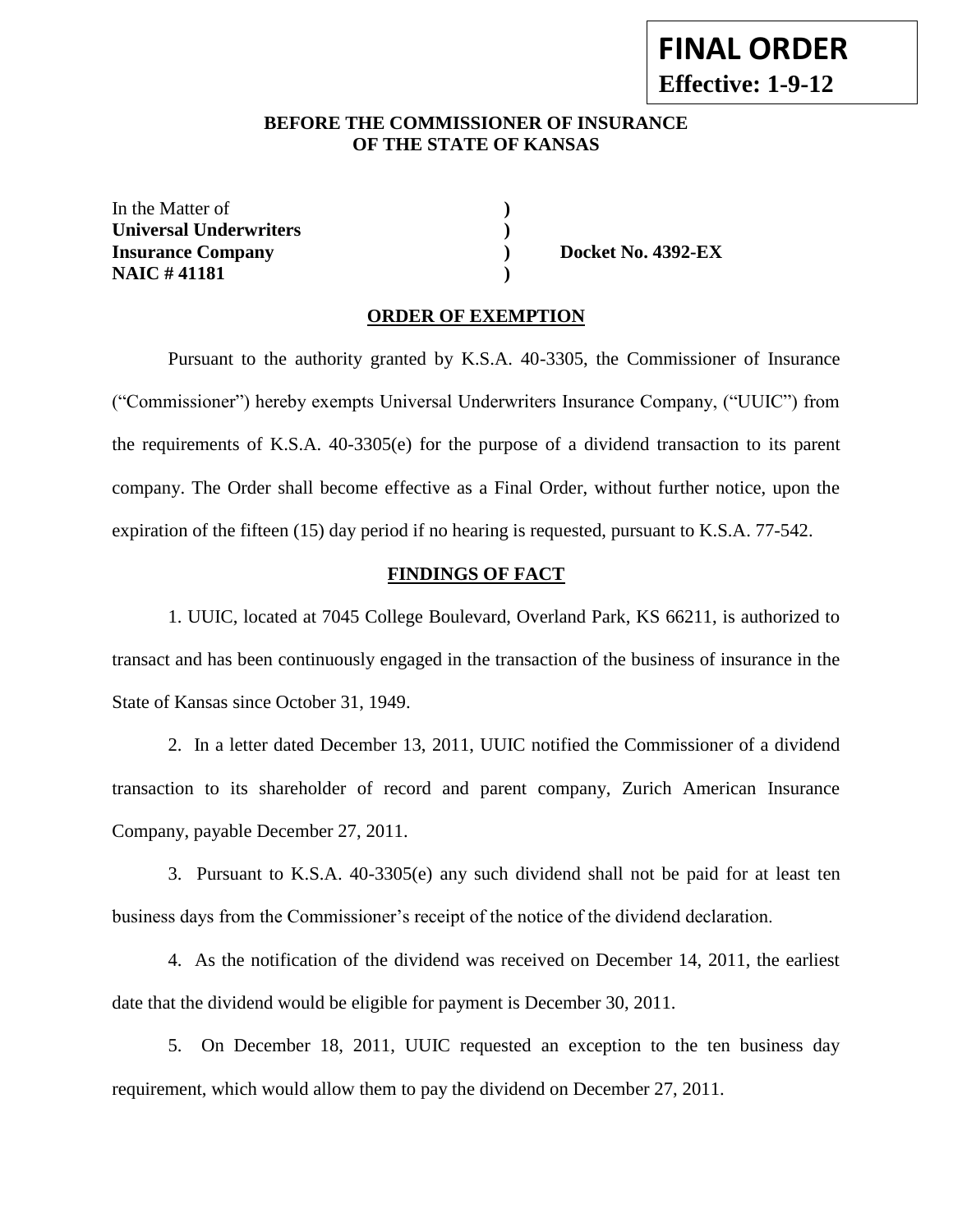### **CONCLUSIONS OF LAW**

6. K.S.A. 40-3305 provides, in pertinent part:

(e) Any such dividends or distribution shall not be paid for at least 10 business days from the commissioner's receipt of the notice of its declaration.

(j) The provisions of this section shall not apply to any information or transaction if and to the extent the commissioner of insurance by order shall exempt the same from the provisions of this section.

## **IT IS THEREFORE ORDERED BY THE COMMISSIONER OF INSURANCE THAT:**

1. UUIC is hereby exempted from the requirements of the K.S.A. 40-3305(e) for the

purpose of completing the dividend transaction as declared on December 13, 2011.

2. The above exemption pursuant to the K.S.A. 40-3305(j) shall apply only to the dividend transaction as declared by UUIC on December 13, 2011 and shall not be construed as an exemption for future dividend transactions.

# **NOTICE OF RIGHTS**

Universal Underwriters Insurance Company is entitled to a hearing pursuant to K.S.A.

77-537, the Kansas administrative Procedures act. If UUIC desires a hearing, the company must

file a written request for a hearing with:

Zachary J.C. Anshutz, General Counsel Kansas Insurance Department 420 SW 9<sup>th</sup> Street Topeka, KS 66612

This request must be files within fifteen (15) days from the date of service of this Order.

If UUIC requests a hearing, the Kansas Insurance Department will notify the company of the time and place of the hearing and information of the procedures, right of representation, and other rights of parties relating to the conduct of the hearing, before commencement of the same.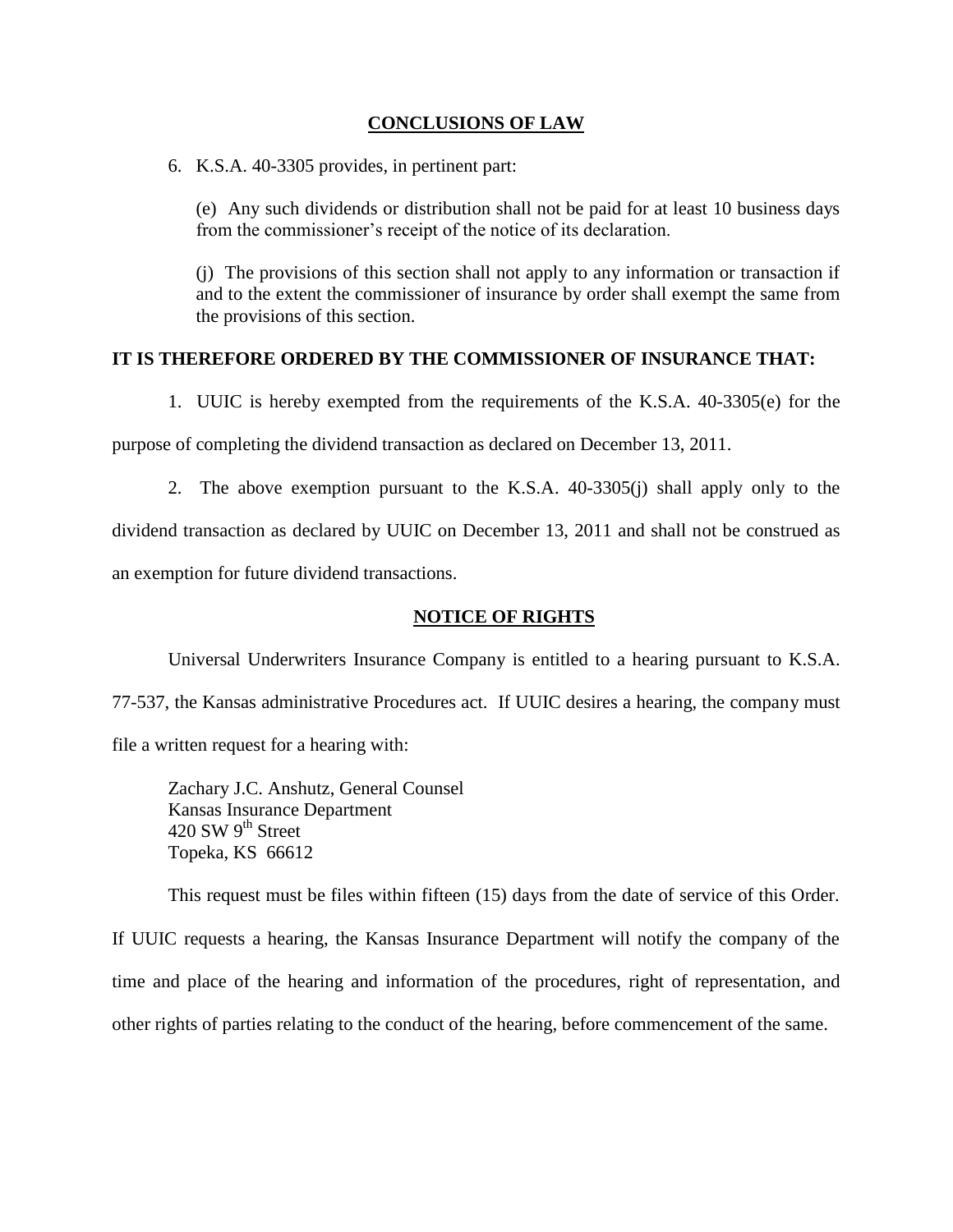If a hearing is not requested in the time and manner stated above, the Summary Order shall become effective as a Final Order upon the expiration of time for requesting a hearing, pursuant to K.S.A. 77-613. In the event UUIC files a petition for judicial review, pursuant to K.S.A. 77-613(e), the agency officer to be served on behalf of the Kansas Insurance Department is:

Zachary J.C. Anshutz, General Counsel Kansas Insurance Department 420 SW 9<sup>th</sup> Street Topeka, KS 66612

# **IT IS SO ORDERED THIS\_\_21st\_\_ DAY OF DECEMBER, 2011, IN THE CITY OF TOPEKA, COUNTY OF SHAWNEE, STATE OF KANSAS.**



 $\angle$ s/ Sandy Praeger $\angle$ 

Sandy Praeger

Commissioner of Insurance

BY:

 $\angle$ s/ Zachary J.C. Anshtz $\angle$ 

Zachary J.C. Anshutz

General Counsel